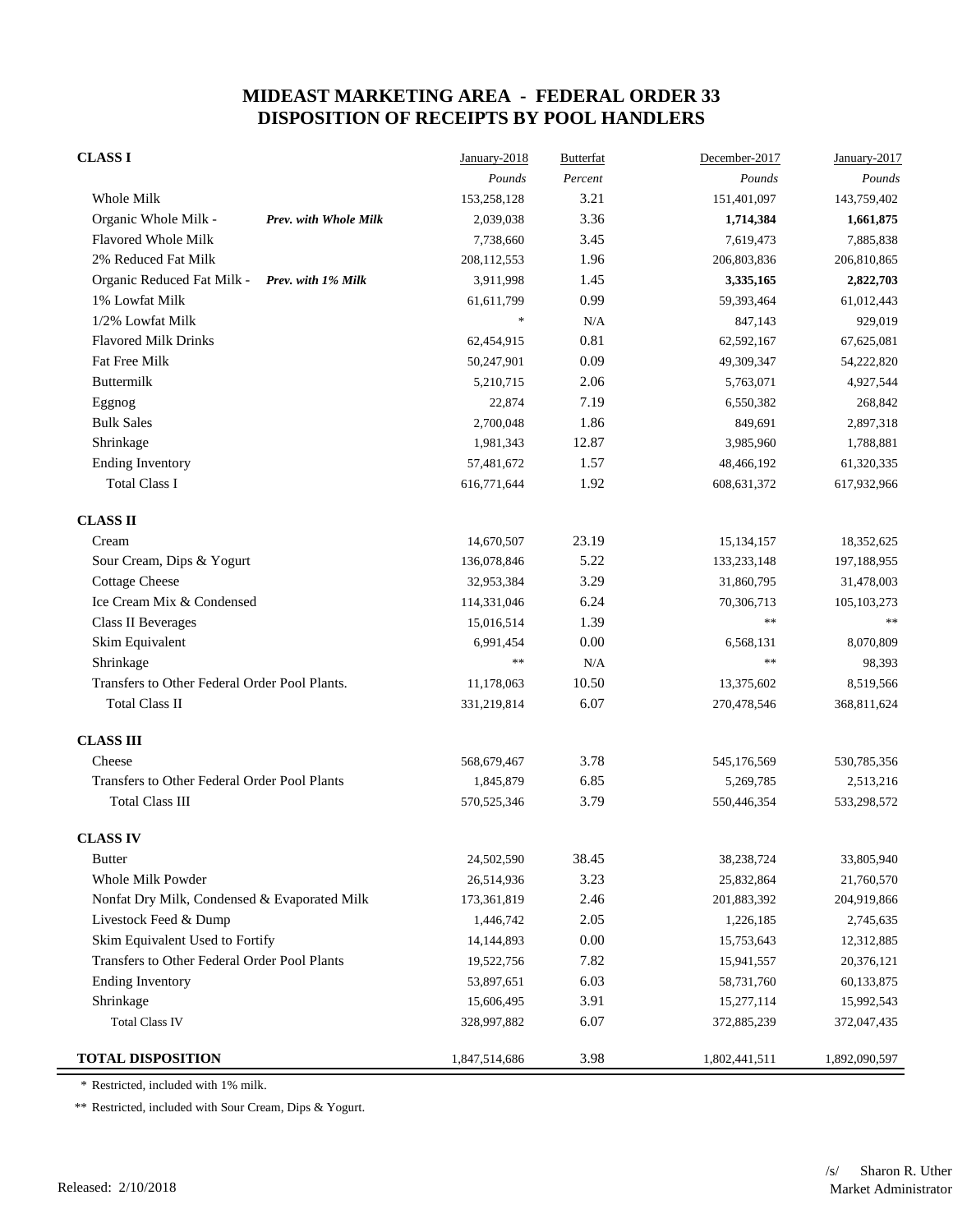| <b>CLASS I</b>                                   | February-2018 | <b>Butterfat</b> | January-2018  | February-2017 |
|--------------------------------------------------|---------------|------------------|---------------|---------------|
|                                                  | Pounds        | Percent          | Pounds        | Pounds        |
| Whole Milk                                       | 135,819,785   | 3.22             | 153,258,128   | 129,879,634   |
| Organic Whole Milk -<br>Prev. with Whole Milk    | 1,856,674     | 3.41             | 2,039,038     | 1,908,088     |
| Flavored Whole Milk                              | 7,274,173     | 3.43             | 7,738,660     | 7,256,643     |
| 2% Reduced Fat Milk                              | 181,518,198   | 1.97             | 208,112,553   | 184,557,066   |
| Organic Reduced Fat Milk -<br>Prev. with 1% Milk | 2,844,978     | 1.45             | 3,911,998     | 3,360,388     |
| 1% Lowfat Milk                                   | 55,321,562    | 0.98             | 61,611,799    | 56,757,045    |
| 1/2% Lowfat Milk                                 | $\ast$        | N/A              | $\ast$        | 795,418       |
| <b>Flavored Milk Drinks</b>                      | 60,476,931    | 0.82             | 62,454,915    | 66,962,607    |
| Fat Free Milk                                    | 44,405,376    | 0.09             | 50,247,901    | 48,803,393    |
| Buttermilk                                       | 4,720,237     | 2.08             | 5,210,715     | 4,559,751     |
| Eggnog                                           | 18,063        | 7.63             | 22,874        | 44,862        |
| <b>Bulk Sales</b>                                | 910,287       | 1.82             | 2,700,048     | 831,298       |
| Shrinkage                                        | 1,876,779     | 12.64            | 1,981,343     | 1,368,872     |
| <b>Ending Inventory</b>                          | 61,810,450    | 1.51             | 57,481,672    | 67,713,566    |
| <b>Total Class I</b>                             | 558,853,493   | 1.91             | 616,771,644   | 574,798,631   |
| <b>CLASS II</b>                                  |               |                  |               |               |
| Cream                                            | 14, 117, 755  | N/A              | 14,670,507    | 15,452,344    |
| Sour Cream, Dips & Yogurt                        | 137,541,236   | 4.74             | 136,078,846   | 171,820,946   |
| <b>Cottage Cheese</b>                            | 32,206,031    | 3.43             | 32,953,384    | 31,606,603    |
| Ice Cream Mix & Condensed                        | 114,422,238   | 6.08             | 114,331,046   | 100,933,963   |
| <b>Class II Beverages</b>                        | 11,699,588    | 1.83             | 15,016,514    |               |
| Skim Equivalent                                  | 7,602,211     | $0.00\,$         | 6,991,454     | 7,963,703     |
| Shrinkage                                        | 26,718        | 98.55            | $\ast\ast$    | 41,567        |
| Transfers to Other Federal Order Pool Plants.    | 11,829,352    | 7.88             | 11,178,063    | 6,932,840     |
| <b>Total Class II</b>                            | 329,445,129   | 5.79             | 331,219,814   | 334,751,966   |
| <b>CLASS III</b>                                 |               |                  |               |               |
| Cheese                                           | 527,490,817   | 3.55             | 568,679,467   | 491,214,543   |
| Transfers to Other Federal Order Pool Plants     | 1,043,783     | 3.41             | 1,845,879     | 2,807,966     |
| <b>Total Class III</b>                           | 528,534,600   | 3.55             | 570,525,346   | 494,022,509   |
| <b>CLASS IV</b>                                  |               |                  |               |               |
| <b>Butter</b>                                    | 22,875,034    | 37.69            | 24,502,590    | 36,115,684    |
| Whole Milk Powder                                | 23,805,859    | 2.98             | 26,514,936    | 29,245,465    |
| Nonfat Dry Milk, Condensed & Evaporated Milk     | 190,418,878   | 3.00             | 173,361,819   | 187, 572, 357 |
| Livestock Feed & Dump                            | 836,843       | 3.60             | 1,446,742     | 3,321,305     |
| Skim Equivalent Used to Fortify                  | 12,424,641    | $0.00\,$         | 14, 144, 893  | 12,417,341    |
| Transfers to Other Federal Order Pool Plants     | 20,478,211    | 5.62             | 19,522,756    | 19,532,163    |
| <b>Ending Inventory</b>                          | 51,283,661    | 5.36             | 53,897,651    | 65,907,911    |
| Shrinkage                                        | 11,273,189    | 5.29             | 15,606,495    | 13, 111, 547  |
| <b>Total Class IV</b>                            | 333,396,316   | 5.87             | 328,997,882   | 367, 223, 773 |
| <b>TOTAL DISPOSITION</b>                         | 1,750,229,538 | 3.89             | 1,847,514,686 | 1,770,796,879 |

\* Restricted, included with 1% milk.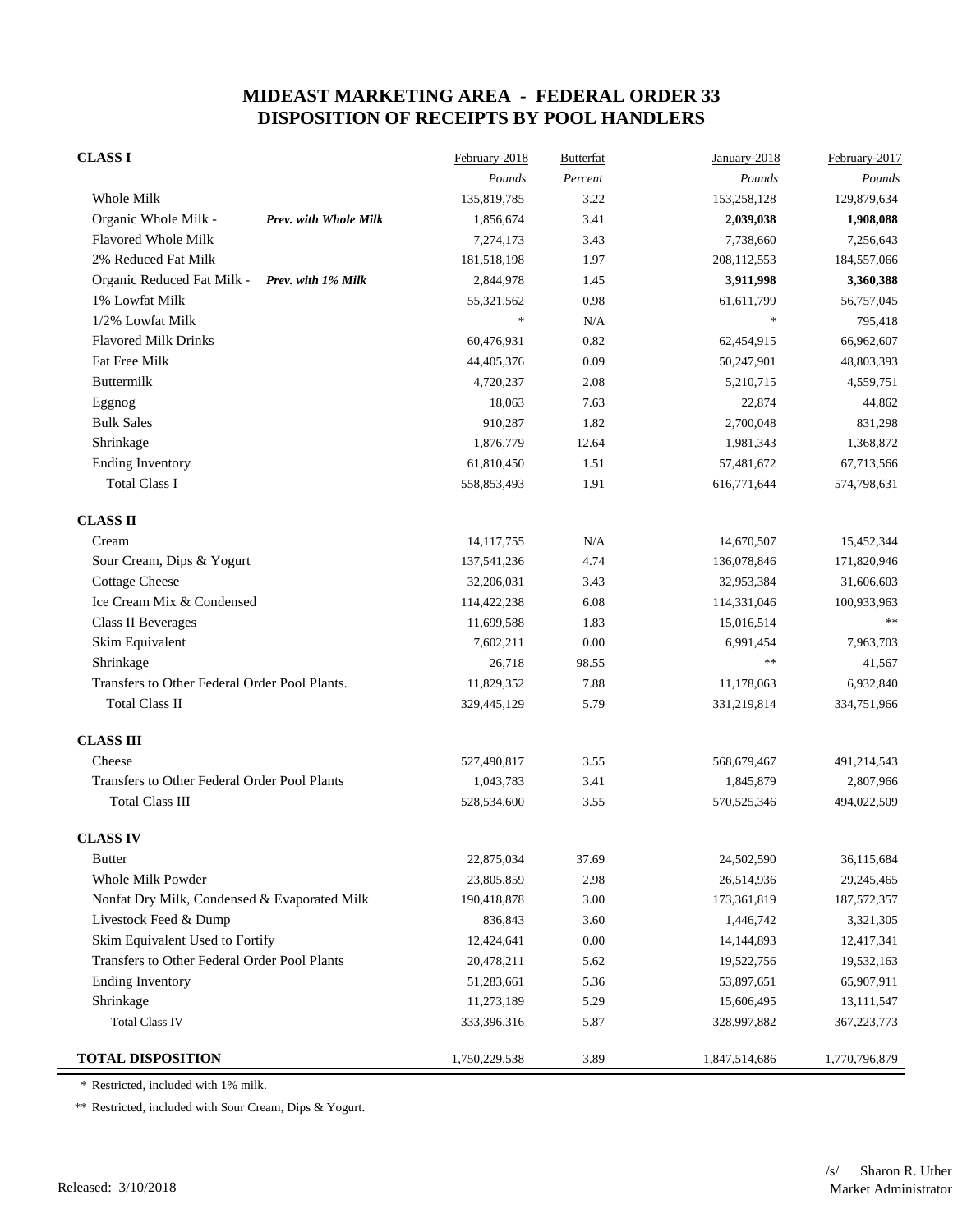| <b>CLASS I</b>                                | March-2018    | <b>Butterfat</b> | February-2018 | March-2017    |
|-----------------------------------------------|---------------|------------------|---------------|---------------|
|                                               | Pounds        | Percent          | Pounds        | Pounds        |
| Whole Milk                                    | 149,012,152   | 3.23             | 135,819,785   | 144,559,665   |
| Organic Whole Milk -<br>Prev. with Whole Milk | 1,980,268     | 3.45             | 1,856,674     | 2,092,436     |
| Flavored Whole Milk                           | 8,499,223     | 3.43             | 7,274,173     | 8,380,437     |
| 2% Reduced Fat Milk                           | 198,468,678   | 1.94             | 181,518,198   | 204,315,790   |
| Organic Reduced Fat Milk - Prev. with 1% Milk | 3,648,907     | 1.56             | 2,844,978     | 3,500,633     |
| 1% Lowfat Milk                                | 60,283,533    | 0.99             | 55,321,562    | 62,676,564    |
| 1/2% Lowfat Milk                              | $\ast$        | N/A              | $\ast$        | 909,512       |
| <b>Flavored Milk Drinks</b>                   | 65,139,164    | 0.82             | 60,476,931    | 75,273,551    |
| Fat Free Milk                                 | 47,556,572    | 0.09             | 44,405,376    | 53,425,827    |
| Buttermilk                                    | 5,535,932     | 2.10             | 4,720,237     | 5,378,643     |
| Eggnog                                        | 24,674        | 7.84             | 18,063        | 14,043        |
| <b>Bulk Sales</b>                             | 820,647       | 1.80             | 910,287       | 1,636,721     |
| Shrinkage                                     | 1,951,336     | 10.53            | 1,876,779     | 2,998,172     |
| <b>Ending Inventory</b>                       | 64,315,467    | 1.55             | 61,810,450    | 72,745,636    |
| <b>Total Class I</b>                          | 607,236,553   | 1.91             | 558,853,493   | 637,907,630   |
| <b>CLASS II</b>                               |               |                  |               |               |
| Cream                                         | 16,165,151    | 25.58            | 14, 117, 755  | 18,886,690    |
| Sour Cream, Dips & Yogurt                     | 130,804,765   | 5.21             | 137,541,236   | 177,213,733   |
| <b>Cottage Cheese</b>                         | 37,435,746    | 3.08             | 32,206,031    | 35,033,615    |
| Ice Cream Mix & Condensed                     | 132,217,169   | 6.99             | 114,422,238   | 106,987,712   |
| <b>Class II Beverages</b>                     | 15, 125, 733  | 1.01             | 11,699,588    |               |
| Skim Equivalent                               | 10,189,257    | $0.00\,$         | 7,602,211     | 9,458,142     |
| Shrinkage                                     | $\ast\ast$    | N/A              | 26,718        | 781,046       |
| Transfers to Other Federal Order Pool Plants. | 13,370,133    | 10.30            | 11,829,352    | 7,252,113     |
| <b>Total Class II</b>                         | 355,307,954   | 6.43             | 329,445,129   | 355,613,051   |
| <b>CLASS III</b>                              |               |                  |               |               |
| Cheese                                        | 456,797,978   | 3.50             | 527,490,817   | 629,836,262   |
| Transfers to Other Federal Order Pool Plants  | **            | N/A              | 1,043,783     | 4,350,501     |
| <b>Total Class III</b>                        | 456,797,978   | 3.50             | 528,534,600   | 634,186,763   |
| <b>CLASS IV</b>                               |               |                  |               |               |
| <b>Butter</b>                                 | 24,031,279    | 35.11            | 22,875,034    | 43,118,706    |
| Whole Milk Powder                             | 26,315,634    | 3.23             | 23,805,859    | 34,553,943    |
| Nonfat Dry Milk, Condensed & Evaporated Milk  | 186,878,071   | 1.74             | 190,418,878   | 218,742,191   |
| Livestock Feed & Dump                         | 938,471       | 2.29             | 836,843       | 11,791,950    |
| Skim Equivalent Used to Fortify               | 16,484,200    | 0.00             | 12,424,641    | 13,786,843    |
| Transfers to Other Federal Order Pool Plants  | 21,701,115    | 6.41             | 20,478,211    | 22,601,513    |
| <b>Ending Inventory</b>                       | 50,840,828    | 5.18             | 51,283,661    | 56, 337, 452  |
| Shrinkage                                     | 11,418,779    | 5.69             | 11,273,189    | 16,538,001    |
| <b>Total Class IV</b>                         | 338,608,377   | 5.09             | 333,396,316   | 417,470,599   |
| <b>TOTAL DISPOSITION</b>                      | 1,757,950,862 | 3.85             | 1,750,229,538 | 2,045,178,043 |

\* Restricted, included with 1% milk.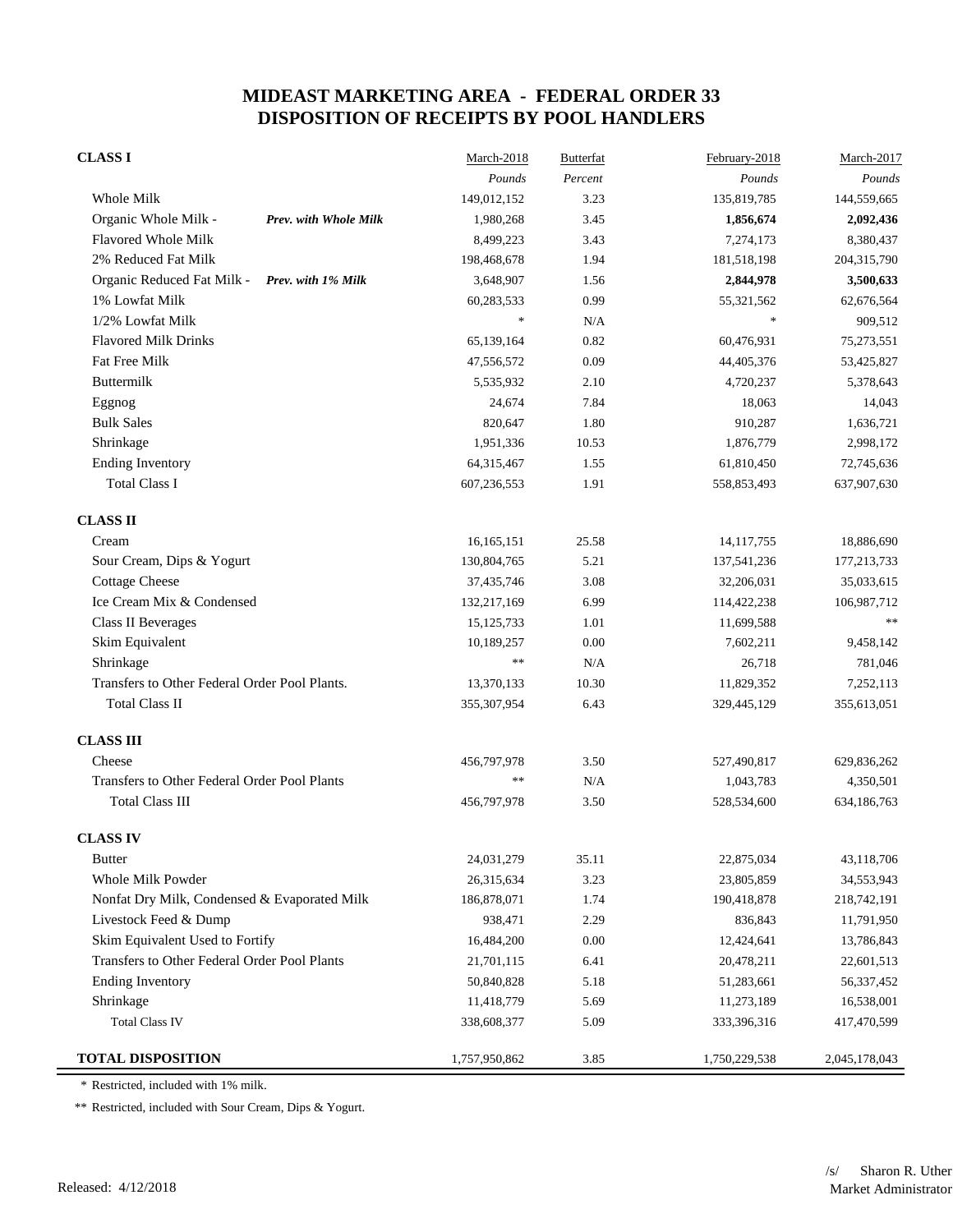| <b>CLASS I</b>                                   | April-2018    | <b>Butterfat</b> | March-2018    | April-2017    |
|--------------------------------------------------|---------------|------------------|---------------|---------------|
|                                                  | Pounds        | $Percent$        | Pounds        | Pounds        |
| Whole Milk                                       | 138,677,461   | 3.22             | 149,012,152   | 131,885,141   |
| Organic Whole Milk -<br>Prev. with Whole Milk    | 2,007,486     | 3.37             | 1,980,268     | 1,867,008     |
| Flavored Whole Milk                              | 7,849,486     | 3.43             | 8,499,223     | 7,336,675     |
| 2% Reduced Fat Milk                              | 182,115,928   | 1.94             | 198,468,678   | 184,993,631   |
| Organic Reduced Fat Milk -<br>Prev. with 1% Milk | 3,013,139     | 1.45             | 3,648,907     | 3,249,929     |
| 1% Lowfat Milk                                   | 56,706,068    | 1.00             | 60,283,533    | 57,987,946    |
| 1/2% Lowfat Milk                                 | $\ast$        | N/A              | $\ast$        | 823,915       |
| <b>Flavored Milk Drinks</b>                      | 66,402,551    | 0.79             | 65,139,164    | 68,305,028    |
| Fat Free Milk                                    | 45,622,547    | 0.10             | 47,556,572    | 48,693,531    |
| Buttermilk                                       | 5,047,714     | 2.09             | 5,535,932     | 4,651,541     |
| Eggnog                                           | $\ast$        | 7.23             | 24,674        | $*\wedge$     |
| <b>Bulk Sales</b>                                | 724,010       | 1.73             | 820,647       | 2,199,264     |
| Shrinkage                                        | 1,839,243     | 18.58            | 1,951,336     | 2,422,382     |
| <b>Ending Inventory</b>                          | 62,862,725    | 1.57             | 64,315,467    | 62,625,912    |
| <b>Total Class I</b>                             | 572,868,358   | 1.91             | 607,236,553   | 577,041,903   |
| <b>CLASS II</b>                                  |               |                  |               |               |
| Cream                                            | 15,577,438    | 24.95            | 16,165,151    | 16,787,670    |
| Sour Cream, Dips & Yogurt                        | 139,944,504   | 5.19             | 130,804,765   | 190,355,741   |
| <b>Cottage Cheese</b>                            | 36,674,994    | 3.25             | 37,435,746    | 31,362,571    |
| Ice Cream Mix & Condensed                        | 127,619,375   | 7.20             | 132,217,169   | 118,775,861   |
| <b>Class II Beverages</b>                        | 13,311,203    | 1.09             | 15, 125, 733  | **            |
| Skim Equivalent                                  | 10,760,000    | 0.00             | 10,189,257    | 9,645,683     |
| Shrinkage                                        | $**$          | N/A              | $\ast\ast$    | $\ast\ast$    |
| Transfers to Other Federal Order Pool Plants.    | 9,232,173     | 12.30            | 13,370,133    | 9,827,063     |
| <b>Total Class II</b>                            | 353,119,687   | 6.46             | 355, 307, 954 | 376,754,589   |
| <b>CLASS III</b>                                 |               |                  |               |               |
| Cheese                                           | 547,283,672   | 3.43             | 456,797,978   | 646,323,039   |
| Transfers to Other Federal Order Pool Plants     | ***           | N/A              | ***           | 4,063,398     |
| <b>Total Class III</b>                           | 547,283,672   | 3.43             | 456,797,978   | 650,386,437   |
| <b>CLASS IV</b>                                  |               |                  |               |               |
| <b>Butter</b>                                    | 21,990,450    | 36.97            | 24,031,279    | 36,562,578    |
| Whole Milk Powder                                | 26,906,480    | 3.49             | 26,315,634    | 29,559,788    |
| Nonfat Dry Milk, Condensed & Evaporated Milk     | 190,531,187   | 1.88             | 186,878,071   | 209,582,772   |
| Livestock Feed & Dump                            | 4,289,493     | 3.15             | 938,471       | 15, 121, 023  |
| Skim Equivalent Used to Fortify                  | 17,101,306    | 0.00             | 16,484,200    | 13, 151, 505  |
| Transfers to Other Federal Order Pool Plants     | 25,017,027    | 4.70             | 21,701,115    | 19,466,755    |
| <b>Ending Inventory</b>                          | 55,405,564    | 5.37             | 50,840,828    | 72,430,794    |
| Shrinkage                                        | 13,597,458    | 4.52             | 11,418,779    | 12,097,562    |
| <b>Total Class IV</b>                            | 354,838,965   | 4.95             | 338,608,377   | 407,972,777   |
| <b>TOTAL DISPOSITION</b>                         | 1,828,110,682 | 3.83             | 1,757,950,862 | 2,012,155,706 |

\* Restricted, included with 1% Milk.

\*^ Restricted, included with 2% Reduced Fat Milk.

\*\* Restricted, included with Sour Cream, Dips & Yogurt.

\*\*\* Restricted, included with Cheese.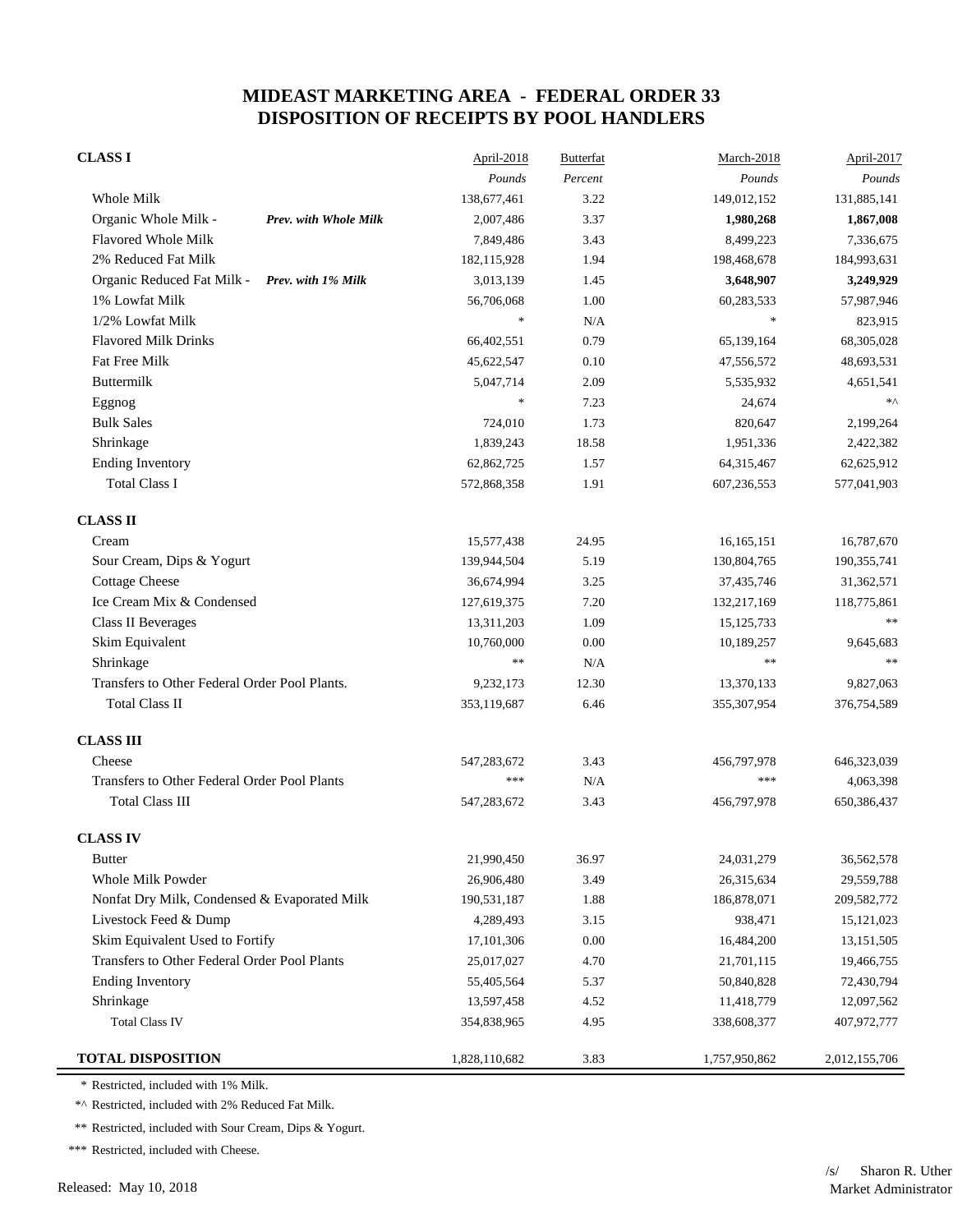| <b>CLASS I</b>                                   | May-2018      | <b>Butterfat</b> | <b>April-2018</b>                 | May-2017      |
|--------------------------------------------------|---------------|------------------|-----------------------------------|---------------|
|                                                  | Pounds        | Percent          | Pounds                            | Pounds        |
| Whole Milk                                       | 140,866,181   | 3.22             | 138,677,461                       | 141,212,750   |
| Organic Whole Milk -<br>Prev. with Whole Milk    | 1,996,075     | 3.41             | 2,007,486                         | 2,141,337     |
| <b>Flavored Whole Milk</b>                       | 8,164,132     | 3.38             | 7,849,486                         | 7,860,543     |
| 2% Reduced Fat Milk                              | 186,864,294   | 1.95             | 182,115,928                       | 193,477,077   |
| Organic Reduced Fat Milk -<br>Prev. with 1% Milk | 3,957,615     | 1.48             | 3,013,139                         | 3,480,138     |
| 1% Lowfat Milk                                   | 56,933,348    | 1.00             | 56,706,068                        | 59,032,400    |
| 1/2% Lowfat Milk                                 | $\ast$        | N/A              | $\frac{d\mathbf{x}}{d\mathbf{x}}$ | 853,269       |
| <b>Flavored Milk Drinks</b>                      | 66,215,577    | 0.84             | 66,402,551                        | 70,497,642    |
| Fat Free Milk                                    | 47,169,647    | 0.09             | 45,622,547                        | 51,191,412    |
| Buttermilk                                       | 5,698,988     | 2.02             | 5,047,714                         | 5,241,701     |
| Eggnog                                           | $\ast$        | N/A              | $\frac{d\mathbf{x}}{d\mathbf{x}}$ |               |
| <b>Bulk Sales</b>                                | 720,112       | 1.99             | 724,010                           | 2,194,381     |
| Shrinkage                                        | 2,090,619     | 15.59            | 1,839,243                         | 1,902,162     |
| <b>Ending Inventory</b>                          | 58,626,602    | 1.67             | 62,862,725                        | 60,444,184    |
| <b>Total Class I</b>                             | 579,303,190   | 1.93             | 572,868,358                       | 599,528,996   |
| <b>CLASS II</b>                                  |               |                  |                                   |               |
| Cream                                            | 15,129,822    | 24.40            | 15,577,438                        | 17,873,771    |
| Sour Cream, Dips & Yogurt                        | 149,754,808   | 5.23             | 139,944,504                       | 197,607,753   |
| <b>Cottage Cheese</b>                            | 42,021,991    | 3.53             | 36,674,994                        | 36,152,221    |
| Ice Cream Mix & Condensed                        | 142,102,939   | 7.49             | 127,619,375                       | 124,885,710   |
| Class II Beverages                               | 10,167,368    | 1.98             | 13,311,203                        | $\ast\ast$    |
| Skim Equivalent                                  | 13,659,152    | 0.00             | 10,760,000                        | 11,331,199    |
| Shrinkage                                        | 12,440,546    | 5.63             | $\ast$                            | 19,795        |
| Livestock Feed & Dump                            | 7,863,496     | 0.98             |                                   |               |
| Transfers to Other Federal Order Pool Plants.    | 10,391,909    | 11.48            | 9,232,173                         | 9,624,969     |
| <b>Total Class II</b>                            | 403,532,031   | 6.40             | 353,119,687                       | 397,495,418   |
| <b>CLASS III</b>                                 |               |                  |                                   |               |
| Cheese                                           | 475,965,678   | 3.29             | 547,283,672                       | 488,420,890   |
| Transfers to Other Federal Order Pool Plants     | 5,033,434     | 3.58             | ***                               | 6,371,980     |
| <b>Total Class III</b>                           | 480,999,112   | 3.29             | 547,283,672                       | 494,792,870   |
| <b>CLASS IV</b>                                  |               |                  |                                   |               |
| <b>Butter</b>                                    | 22,413,249    | 35.48            | 21,990,450                        | 37,721,116    |
| Whole Milk Powder                                | 34,276,388    | 3.03             | 26,906,480                        | 39, 365, 796  |
| Nonfat Dry Milk, Condensed & Evaporated Milk     | 205,498,403   | 1.49             | 190,531,187                       | 229, 182, 326 |
| Livestock Feed & Dump                            |               | N/A              | 4,289,493                         | 14,397,633    |
| Skim Equivalent Used to Fortify                  | 18,918,438    | 0.00             | 17,101,306                        | 13,779,151    |
| Transfers to Other Federal Order Pool Plants     | 28,579,399    | 3.47             | 25,017,027                        | 19,239,870    |
| <b>Ending Inventory</b>                          | 54,340,866    | 4.62             | 55,405,564                        | 61,173,371    |
| Shrinkage                                        |               | N/A              | 13,597,458                        | 13,393,509    |
| <b>Total Class IV</b>                            | 364,026,743   | 4.27             | 354,838,965                       | 428, 252, 772 |
| <b>TOTAL DISPOSITION</b>                         | 1,827,861,076 | 3.74             | 1,828,110,682                     | 1,920,070,056 |

\* Restricted, included with 1% Milk.

\*\* Restricted, included with Sour Cream, Dips & Yogurt.

\*\*\* Restricted, included with Cheese.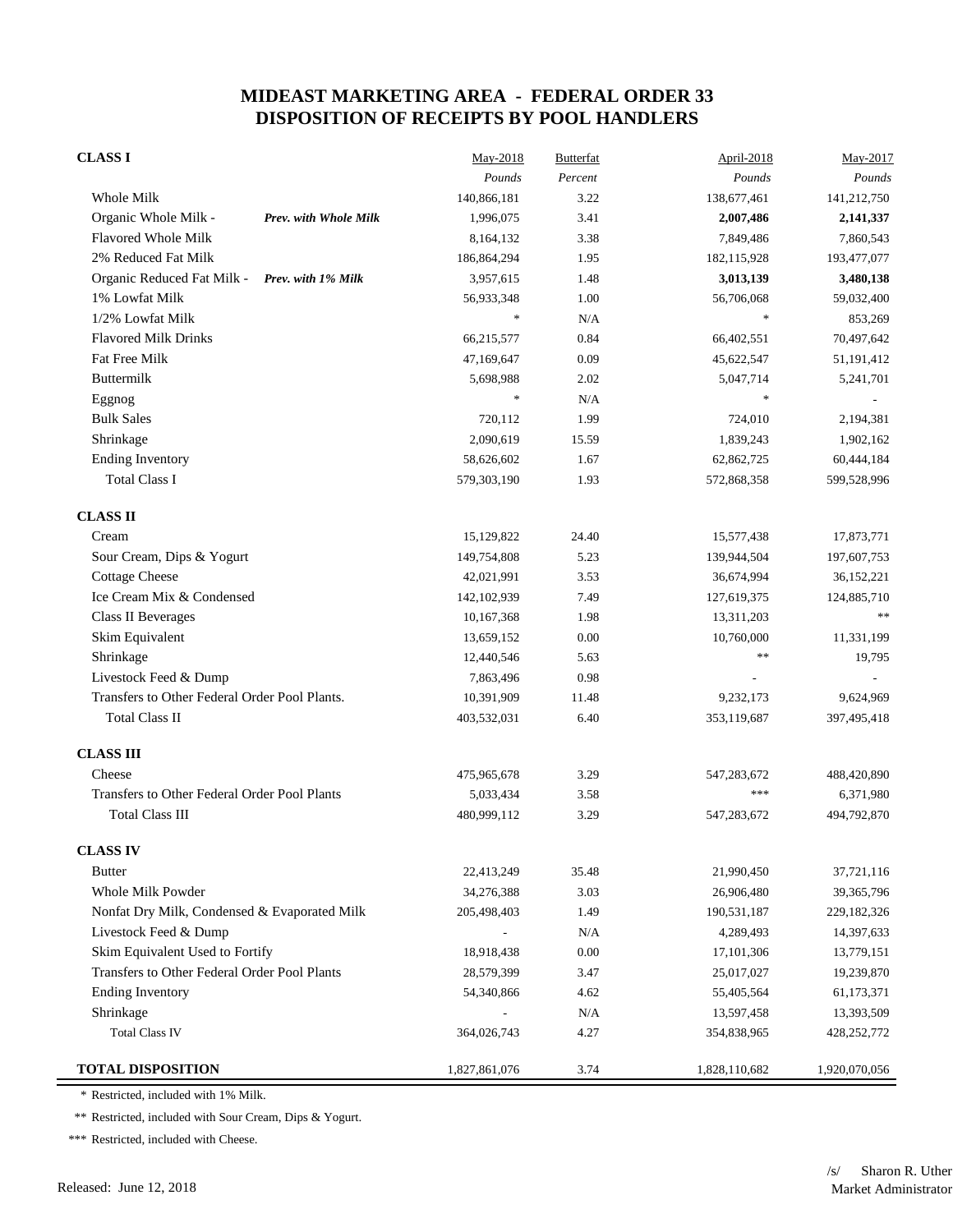| <b>CLASS I</b>                                   | June-2018     | <b>Butterfat</b> | May-2018      | June-2017     |
|--------------------------------------------------|---------------|------------------|---------------|---------------|
|                                                  | Pounds        | Percent          | Pounds        | Pounds        |
| Whole Milk                                       | 136,917,378   | 3.23             | 140,866,181   | 141,296,804   |
| Organic Whole Milk -<br>Prev. with Whole Milk    | 1,530,396     | 3.40             | 1,996,075     | 1,997,198     |
| Flavored Whole Milk                              | 7,545,002     | 3.38             | 8,164,132     | 7,504,267     |
| 2% Reduced Fat Milk                              | 182,116,525   | 1.94             | 186,864,294   | 192,321,127   |
| Organic Reduced Fat Milk -<br>Prev. with 1% Milk | 3,236,375     | 1.40             | 3,957,615     | 3,512,674     |
| 1% Lowfat Milk                                   | 49,493,840    | 1.00             | 56,933,348    | 54,014,393    |
| 1/2% Lowfat Milk                                 | $\ast$        | N/A              | $\ast$        | 817,437       |
| <b>Flavored Milk Drinks</b>                      | 44,150,098    | 1.07             | 66,215,577    | 51,630,056    |
| <b>Fat Free Milk</b>                             | 43,271,293    | 0.09             | 47,169,647    | 47,930,624    |
| <b>Buttermilk</b>                                | 5,096,977     | 2.03             | 5,698,988     | 5,365,297     |
| Eggnog                                           |               | N/A              | $\ast$        |               |
| <b>Bulk Sales</b>                                | 1,256,169     | 2.64             | 720,112       | 2,177,736     |
| Shrinkage                                        | 2,927,446     | 14.04            | 2,090,619     | 3,082,701     |
| <b>Ending Inventory</b>                          | 61,353,047    | 1.63             | 58,626,602    | 62,467,500    |
| <b>Total Class I</b>                             | 538,894,546   | 2.02             | 579,303,190   | 574,117,814   |
| <b>CLASS II</b>                                  |               |                  |               |               |
| Cream                                            | 11,174,852    | 21.08            | 15,129,822    | 17,536,338    |
| Sour Cream, Dips & Yogurt                        | 137,544,691   | 5.07             | 149,754,808   | 184,130,111   |
| <b>Cottage Cheese</b>                            | 36,907,358    | 2.49             | 42,021,991    | 32,521,392    |
| Ice Cream Mix & Condensed                        | 142,671,943   | 8.40             | 142, 102, 939 | 121,758,005   |
| <b>Class II Beverages</b>                        | 15,188,772    | 1.30             | 10,167,368    | **            |
| Skim Equivalent                                  | 12,868,415    | $0.00\,$         | 13,659,152    | 11,767,229    |
| Shrinkage                                        | 52,240        | 97.88            | 12,440,546    | 175,111       |
| Livestock Feed & Dump                            |               | N/A              | 7,863,496     |               |
| Transfers to Other Federal Order Pool Plants.    | 15,648,582    | 13.83            | 10,391,909    | 10,106,820    |
| <b>Total Class II</b>                            | 372,056,853   | 6.62             | 403,532,031   | 377,995,006   |
| <b>CLASS III</b>                                 |               |                  |               |               |
| Cheese                                           | 609,360,245   | 3.31             | 475,965,678   | 611,403,955   |
| Transfers to Other Federal Order Pool Plants     | 6,328,407     | 4.72             | 5,033,434     | 5,614,179     |
| <b>Total Class III</b>                           | 615,688,652   | 3.33             | 480,999,112   | 617,018,134   |
| <b>CLASS IV</b>                                  |               |                  |               |               |
| <b>Butter</b>                                    | 22,464,785    | 26.69            | 22,413,249    | 31,718,869    |
| Whole Milk Powder                                | 24,858,067    | 3.60             | 34,276,388    | 35,481,850    |
| Nonfat Dry Milk, Condensed & Evaporated Milk     | 186,096,023   | 0.84             | 205,498,403   | 211,817,838   |
| Livestock Feed & Dump                            | 9,897,837     | 1.47             |               | 7,184,491     |
| Skim Equivalent Used to Fortify                  | 19,269,514    | 0.00             | 18,918,438    | 14,536,371    |
| Transfers to Other Federal Order Pool Plants     | 28, 241, 213  | 4.98             | 28,579,399    | 16,332,235    |
| <b>Ending Inventory</b>                          | 50, 573, 165  | 4.54             | 54,340,866    | 47,214,672    |
| Shrinkage                                        | 11,960,182    | 5.47             |               | 16,772,251    |
| <b>Total Class IV</b>                            | 353,360,786   | 3.67             | 364,026,743   | 381,058,577   |
| <b>TOTAL DISPOSITION</b>                         | 1,880,000,837 | 3.67             | 1,827,861,076 | 1,950,189,531 |

\* Restricted, included with 1% Milk.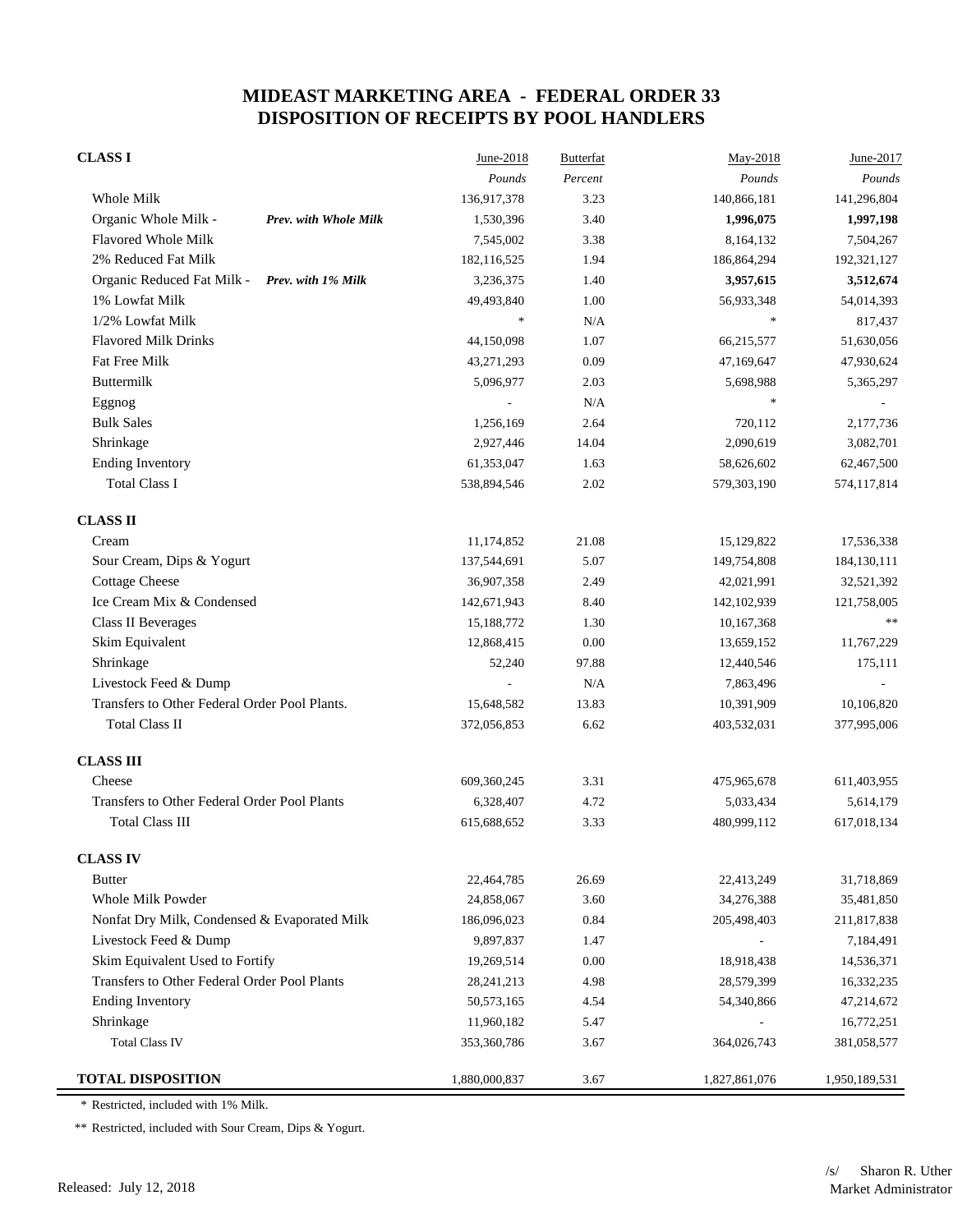| <b>CLASS I</b>                                | July-2018     | <b>Butterfat</b> | June-2018      | July-2017     |
|-----------------------------------------------|---------------|------------------|----------------|---------------|
|                                               | Pounds        | Percent          | Pounds         | Pounds        |
| Whole Milk                                    | 139,686,131   | 3.24             | 136,917,378    | 141,013,569   |
| Organic Whole Milk -<br>Prev. with Whole Milk | 1,937,355     | 3.38             | 1,530,396      | 1,990,120     |
| <b>Flavored Whole Milk</b>                    | 7,681,491     | 3.38             | 7,545,002      | 7,534,891     |
| 2% Reduced Fat Milk                           | 184,308,271   | 1.94             | 182,116,525    | 191,609,865   |
| Organic Reduced Fat Milk - Prev. with 1% Milk | 3,162,980     | 1.43             | 3,236,375      | 3,503,254     |
| 1% Lowfat Milk                                | 51,614,520    | 1.00             | 49,493,840     | 54,580,919    |
| 1/2% Lowfat Milk                              | $\ast$        | N/A              | $\frac{1}{2}$  | 823,794       |
| <b>Flavored Milk Drinks</b>                   | 43,346,551    | 1.10             | 44,150,098     | 50,332,582    |
| Fat Free Milk                                 | 42,495,870    | 0.09             | 43,271,293     | 47,578,181    |
| Buttermilk                                    | 5,337,223     | 1.99             | 5,096,977      | 5,029,429     |
| Eggnog                                        |               | N/A              | $\overline{a}$ |               |
| <b>Bulk Sales</b>                             | 1,350,487     | 2.45             | 1,256,169      | 1,124,624     |
| Shrinkage                                     | 4,697,373     | 5.76             | 2,927,446      | 2,450,824     |
| <b>Ending Inventory</b>                       | 60,813,036    | 1.66             | 61,353,047     | 58,130,674    |
| <b>Total Class I</b>                          | 546, 431, 288 | 2.00             | 538,894,546    | 565,702,726   |
| <b>CLASS II</b>                               |               |                  |                |               |
| Cream                                         | 12,709,777    | 22.58            | 11,174,852     | 10,764,177    |
| Sour Cream, Dips & Yogurt                     | 111,739,091   | 6.17             | 137,544,691    | 93,993,341    |
| <b>Cottage Cheese</b>                         | 37,264,697    | 2.93             | 36,907,358     | 33,636,128    |
| Ice Cream Mix & Condensed                     | 104,967,803   | 9.62             | 142,671,943    | 118,192,114   |
| <b>Class II Beverages</b>                     | 14,562,271    | 1.55             | 15,188,772     | **            |
| Skim Equivalent                               | 13,453,268    | 0.00             | 12,868,415     | 12,012,792    |
| Shrinkage                                     | **            | N/A              | 52,240         | 20,517        |
| Livestock Feed & Dump                         |               | N/A              |                |               |
| Transfers to Other Federal Order Pool Plants. | 7,211,393     | 26.70            | 15,648,582     | 4,358,676     |
| <b>Total Class II</b>                         | 301,908,300   | 7.66             | 372,056,853    | 272,977,745   |
| <b>CLASS III</b>                              |               |                  |                |               |
| Cheese                                        | 641,649,160   | 3.26             | 609,360,245    | 688,740,558   |
| Livestock Feed & Dump                         | 2,551,092     | 1.15             |                | 913,233       |
| Transfers to Other Federal Order Pool Plants  | 1,473,550     | 8.91             | 6,328,407      | 8,240,906     |
| Shrinkage                                     | 13,733,971    | 3.87             | $\overline{a}$ | 13,248,026    |
| <b>Total Class III</b>                        | 659,407,773   | 3.28             | 615,688,652    | 711,142,723   |
| <b>CLASS IV</b>                               |               |                  |                |               |
| <b>Butter</b>                                 | 15,128,306    | 27.81            | 22,464,785     | 16,331,720    |
| Whole Milk Powder                             | 21,116,104    | 3.57             | 24,858,067     | 23,089,031    |
| Nonfat Dry Milk, Condensed & Evaporated Milk  | 166, 131, 369 | 1.29             | 186,096,023    | 212,774,901   |
| Livestock Feed & Dump                         |               | N/A              | 9,897,837      |               |
| Skim Equivalent Used to Fortify               | 18,253,242    | 0.00             | 19,269,514     | 14,957,566    |
| Transfers to Other Federal Order Pool Plants  | 22,493,565    | 4.77             | 28, 241, 213   | 28,423,456    |
| <b>Ending Inventory</b>                       | 45,237,624    | 4.37             | 50,573,165     | 42,466,581    |
| Shrinkage                                     |               | N/A              | 11,960,182     |               |
| <b>Total Class IV</b>                         | 288,360,210   | 3.52             | 353,360,786    | 338,043,255   |
| <b>TOTAL DISPOSITION</b>                      | 1,796,107,571 | 3.66             | 1,880,000,837  | 1,887,866,449 |

\* Restricted, included with 1% Milk.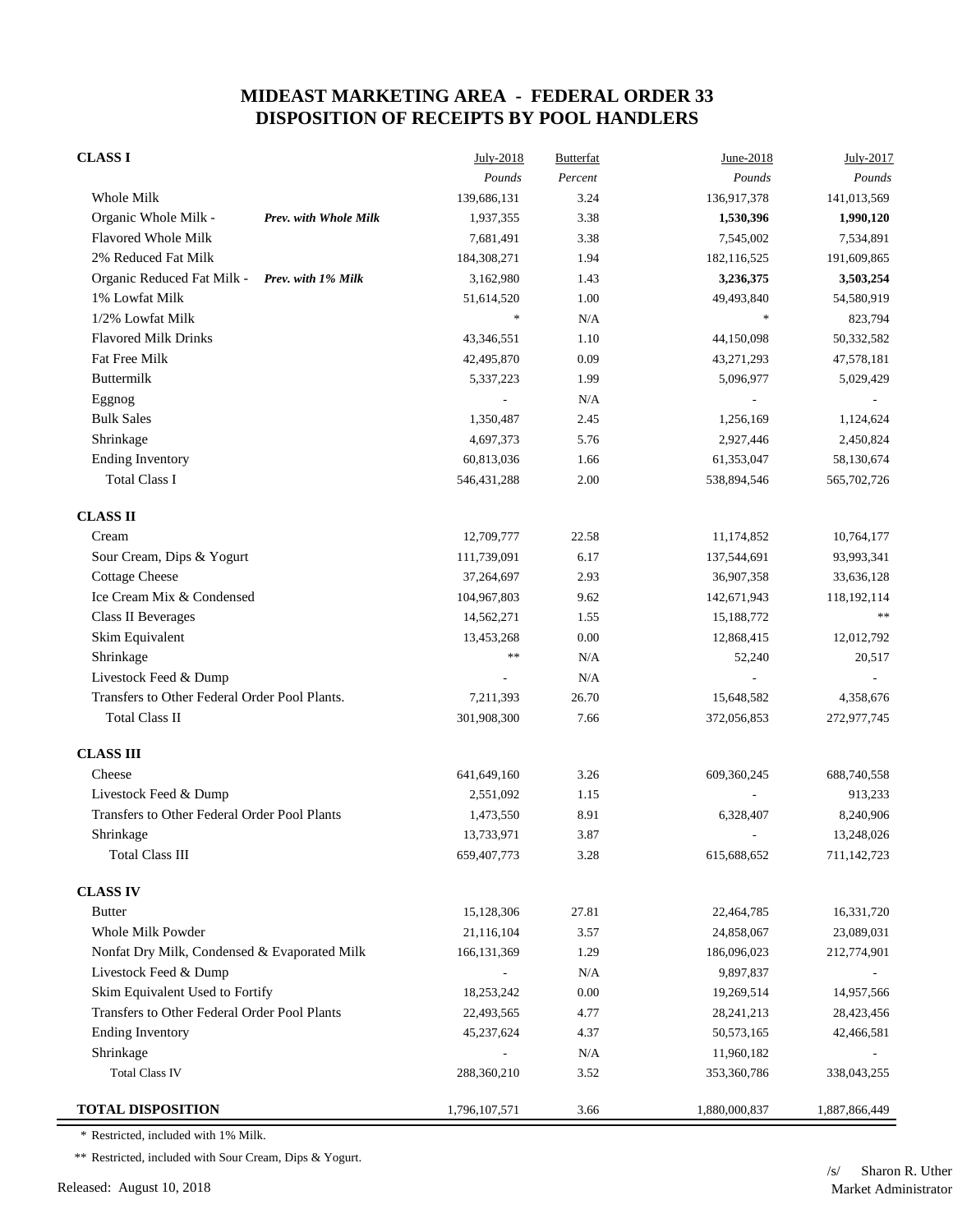| <b>CLASS I</b>                                   | August-2018              | <b>Butterfat</b> | July-2018     | August-2017   |
|--------------------------------------------------|--------------------------|------------------|---------------|---------------|
|                                                  | Pounds                   | Percent          | Pounds        | Pounds        |
| Whole Milk                                       | 152,325,667              | 3.22             | 139,686,131   | 148,072,147   |
| Organic Whole Milk -<br>Prev. with Whole Milk    | 1,759,716                | 3.30             | 1,937,355     | 2,385,662     |
| <b>Flavored Whole Milk</b>                       | 8,496,631                | 3.40             | 7,681,491     | 8,708,665     |
| 2% Reduced Fat Milk                              | 199,257,471              | 1.95             | 184,308,271   | 201,600,482   |
| Organic Reduced Fat Milk -<br>Prev. with 1% Milk | 3,589,928                | 1.37             | 3,162,980     | 4,200,475     |
| 1% Lowfat Milk                                   | 58,462,066               | 1.03             | 51,614,520    | 59,700,115    |
| 1/2% Lowfat Milk                                 | $\ast$                   | $\frac{1}{2}$    | $\frac{1}{2}$ |               |
| <b>Flavored Milk Drinks</b>                      | 60,488,988               | 0.99             | 43,346,551    | 64,662,003    |
| Fat Free Milk                                    | 47, 167, 524             | 0.12             | 42,495,870    | 50,372,873    |
| Buttermilk                                       | 5,559,468                | 2.00             | 5,337,223     | 5,540,253     |
| Eggnog                                           | $\ast$                   | $\pm$            |               |               |
| <b>Bulk Sales</b>                                | 5,153,118                | 2.18             | 1,350,487     | 4,098,639     |
| Shrinkage                                        | 6,414,226                | 7.11             | 4,697,373     | 3,198,383     |
| <b>Ending Inventory</b>                          | 65,632,323               | 1.60             | 60,813,036    | 60,689,221    |
| <b>Total Class I</b>                             | 614, 307, 126            | 1.98             | 546, 431, 288 | 613,228,918   |
| <b>CLASS II</b>                                  |                          |                  |               |               |
| Cream                                            | 16,212,238               | 22.61            | 12,709,777    | 16,354,712    |
| Sour Cream, Dips & Yogurt                        | 150,832,882              | 5.03             | 111,739,091   | 123,569,652   |
| <b>Cottage Cheese</b>                            | 38,640,617               | 2.98             | 37,264,697    | 36,568,825    |
| Ice Cream Mix & Condensed                        | 139,194,424              | 7.97             | 104,967,803   | 118,225,143   |
| <b>Class II Beverages</b>                        | 12,158,831               | 1.76             | 14,562,271    | $\ast\ast$    |
| Skim Equivalent                                  | 12,199,429               | 0.00             | 13,453,268    | 11,719,484    |
| Shrinkage                                        | **                       | $\ast$           | **            | **            |
| Livestock Feed & Dump                            |                          | N/A              |               |               |
| Transfers to Other Federal Order Pool Plants.    | 16,112,517               | 13.19            | 7,211,393     | 9,433,807     |
| <b>Total Class II</b>                            | 385,350,938              | 6.70             | 301,908,300   | 315,871,623   |
| <b>CLASS III</b>                                 |                          |                  |               |               |
| Cheese                                           | 554,044,800              | 3.43             | 641,649,160   | 588,910,654   |
| Livestock Feed & Dump                            |                          | N/A              | 2,551,092     | 986,619       |
| Transfers to Other Federal Order Pool Plants     | 8,183,417                | 3.15             | 1,473,550     | 6,241,226     |
| Shrinkage                                        | $\overline{\phantom{a}}$ | N/A              | 13,733,971    | 13,918,350    |
| <b>Total Class III</b>                           | 562,228,217              | 3.43             | 659,407,773   | 610,056,849   |
| <b>CLASS IV</b>                                  |                          |                  |               |               |
| <b>Butter</b>                                    | 19,817,027               | 25.96            | 15,128,306    | 15,341,876    |
| Whole Milk Powder                                | 26,868,467               | 3.06             | 21,116,104    | 21,037,997    |
| Nonfat Dry Milk, Condensed & Evaporated Milk     | 148,991,343              | 0.37             | 166, 131, 369 | 176, 204, 672 |
| Livestock Feed & Dump                            | 2,360,561                | 1.63             |               |               |
| Skim Equivalent Used to Fortify                  | 20,708,441               | 0.00             | 18,253,242    | 15,989,991    |
| Transfers to Other Federal Order Pool Plants     | 18,132,399               | 5.27             | 22,493,565    | 23, 172, 411  |
| <b>Ending Inventory</b>                          | 42,968,980               | 5.30             | 45,237,624    | 40,341,960    |
| Shrinkage                                        | 14,490,289               | 4.24             |               |               |
| <b>Total Class IV</b>                            | 294, 337, 507            | 3.54             | 288,360,210   | 292,088,907   |
| <b>TOTAL DISPOSITION</b>                         | 1,856,223,788            | 3.65             | 1,796,107,571 | 1,831,246,297 |

\* Restricted, included with 1% Milk.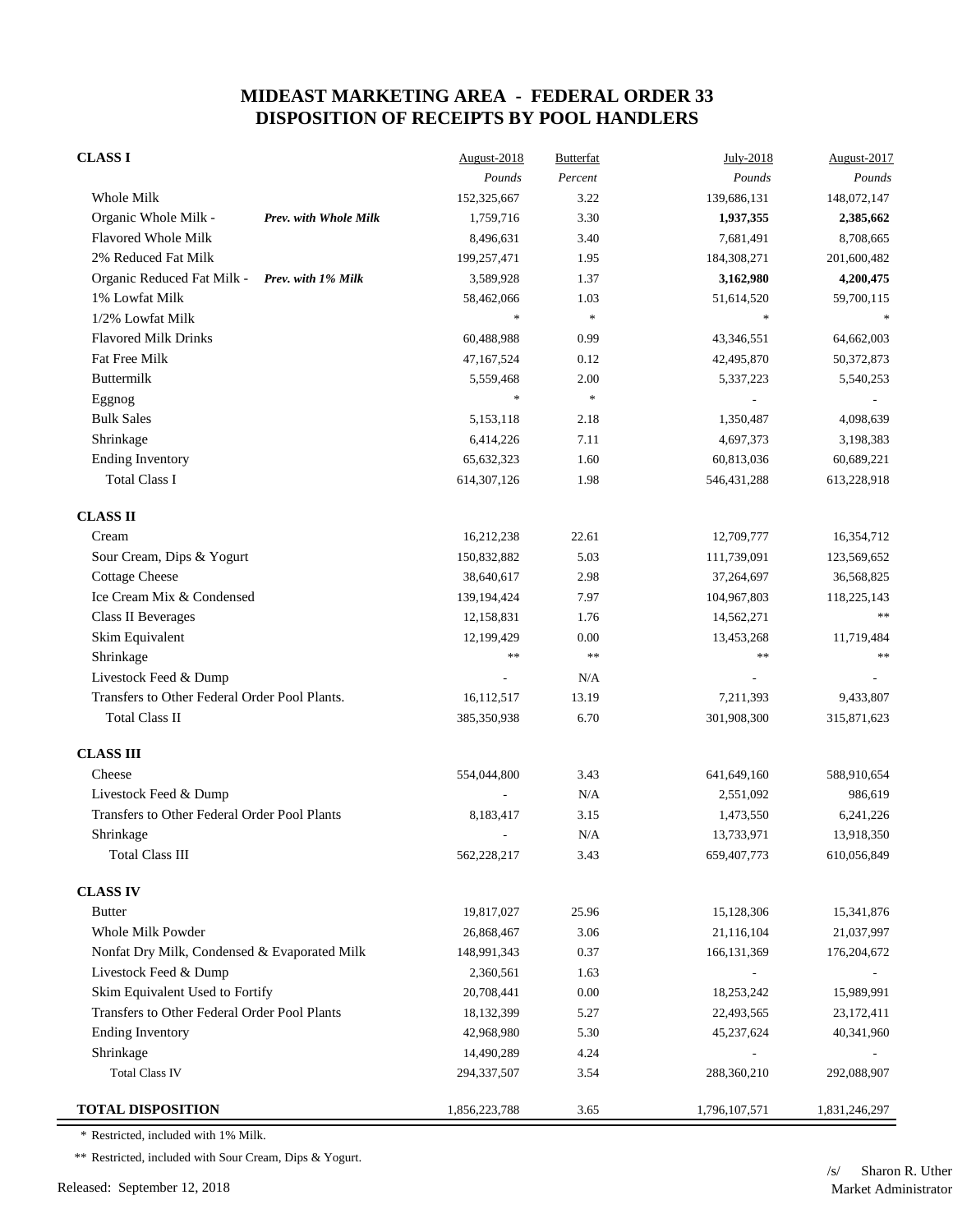| <b>CLASS I</b>                                   | September-2018           | <b>Butterfat</b> | August-2018              | September-2017 |
|--------------------------------------------------|--------------------------|------------------|--------------------------|----------------|
|                                                  | Pounds                   | Percent          | Pounds                   | Pounds         |
| Whole Milk                                       | 145,943,335              | 3.18             | 152,325,667              | 141,137,692    |
| Organic Whole Milk -<br>Prev. with Whole Milk    | 1,974,888                | 3.41             | 1,759,716                | 2,080,180      |
| <b>Flavored Whole Milk</b>                       | 8,135,960                | 3.41             | 8,496,631                | 7,935,566      |
| 2% Reduced Fat Milk                              | 190,705,331              | 1.96             | 199,257,471              | 191,647,497    |
| Organic Reduced Fat Milk -<br>Prev. with 1% Milk | 3,716,343                | 1.28             | 3,589,928                | 4,057,849      |
| 1% Lowfat Milk                                   | 56,202,017               | 1.01             | 58,462,066               | 60,403,938     |
| 1/2% Lowfat Milk                                 | $\ast$                   | $\frac{1}{2}$    | $\frac{1}{2}$            |                |
| <b>Flavored Milk Drinks</b>                      | 65,667,694               | 0.93             | 60,488,988               | 73,620,890     |
| Fat Free Milk                                    | 44,811,730               | 0.10             | 47,167,524               | 48,813,169     |
| <b>Buttermilk</b>                                | 5,135,098                | 2.07             | 5,559,468                | 4,929,733      |
| Eggnog                                           | 298,499                  | 6.73             | $\frac{1}{2}$            | 308,107        |
| <b>Bulk Sales</b>                                | 7,591,853                | 2.14             | 5,153,118                | 4,200,226      |
| Shrinkage                                        | 7,722,712                | 4.73             | 6,414,226                | 2,045,196      |
| <b>Ending Inventory</b>                          | 58,725,936               | 1.61             | 65, 632, 323             | 58,735,320     |
| <b>Total Class I</b>                             | 596,631,396              | 1.94             | 614, 307, 126            | 599,915,363    |
| <b>CLASS II</b>                                  |                          |                  |                          |                |
| Cream                                            | 12,746,770               | 20.78            | 16,212,238               | 16,781,249     |
| Sour Cream, Dips & Yogurt                        | 133,023,750              | 5.21             | 150,832,882              | 115,860,563    |
| <b>Cottage Cheese</b>                            | 36,882,052               | 3.38             | 38,640,617               | 31,687,515     |
| Ice Cream Mix & Condensed                        | 120,109,682              | 7.76             | 139,194,424              | 102,178,374    |
| Class II Beverages                               | 11,774,387               | 1.39             | 12,158,831               | **             |
| Skim Equivalent                                  | 9,436,909                | 0.00             | 12,199,429               | 7,903,228      |
| Shrinkage                                        | **                       | $\ast$           | **                       | **             |
| Livestock Feed & Dump                            |                          | N/A              |                          |                |
| Transfers to Other Federal Order Pool Plants.    | 13,395,213               | 19.46            | 16,112,517               | 14,347,041     |
| <b>Total Class II</b>                            | 337, 368, 763            | 6.80             | 385,350,938              | 288,757,970    |
| <b>CLASS III</b>                                 |                          |                  |                          |                |
| Cheese                                           | 381,078,939              | 3.53             | 554,044,800              | 559,486,675    |
| Livestock Feed & Dump                            |                          | N/A              |                          |                |
| Transfers to Other Federal Order Pool Plants     | 4,426,312                | 4.58             | 8,183,417                | 11,384,431     |
| Shrinkage                                        | $\overline{\phantom{a}}$ | N/A              | $\overline{\phantom{a}}$ |                |
| <b>Total Class III</b>                           | 385,505,251              | 3.55             | 562,228,217              | 570,871,106    |
| <b>CLASS IV</b>                                  |                          |                  |                          |                |
| <b>Butter</b>                                    | 13,453,968               | 36.23            | 19,817,027               | 29,612,688     |
| Whole Milk Powder                                | 23,309,825               | 2.91             | 26,868,467               | 24,352,316     |
| Nonfat Dry Milk, Condensed & Evaporated Milk     | 127, 557, 162            | 0.77             | 148,991,343              | 162,537,436    |
| Livestock Feed & Dump                            | 1,122,309                | 2.41             | 2,360,561                | 2,012,862      |
| Skim Equivalent Used to Fortify                  | 21,392,281               | 0.00             | 20,708,441               | 14,813,016     |
| Transfers to Other Federal Order Pool Plants     | 15,454,675               | 6.59             | 18,132,399               | 18,283,300     |
| <b>Ending Inventory</b>                          | 63,279,904               | 4.59             | 42,968,980               | 41,163,444     |
| Shrinkage                                        | 13,790,523               | 4.65             | 14,490,289               | 15,600,841     |
| <b>Total Class IV</b>                            | 279,360,647              | 3.98             | 294,337,507              | 308,375,903    |
| <b>TOTAL DISPOSITION</b>                         | 1,598,866,057            | 3.71             | 1,856,223,788            | 1,767,920,342  |

\* Restricted, included with 1% Milk.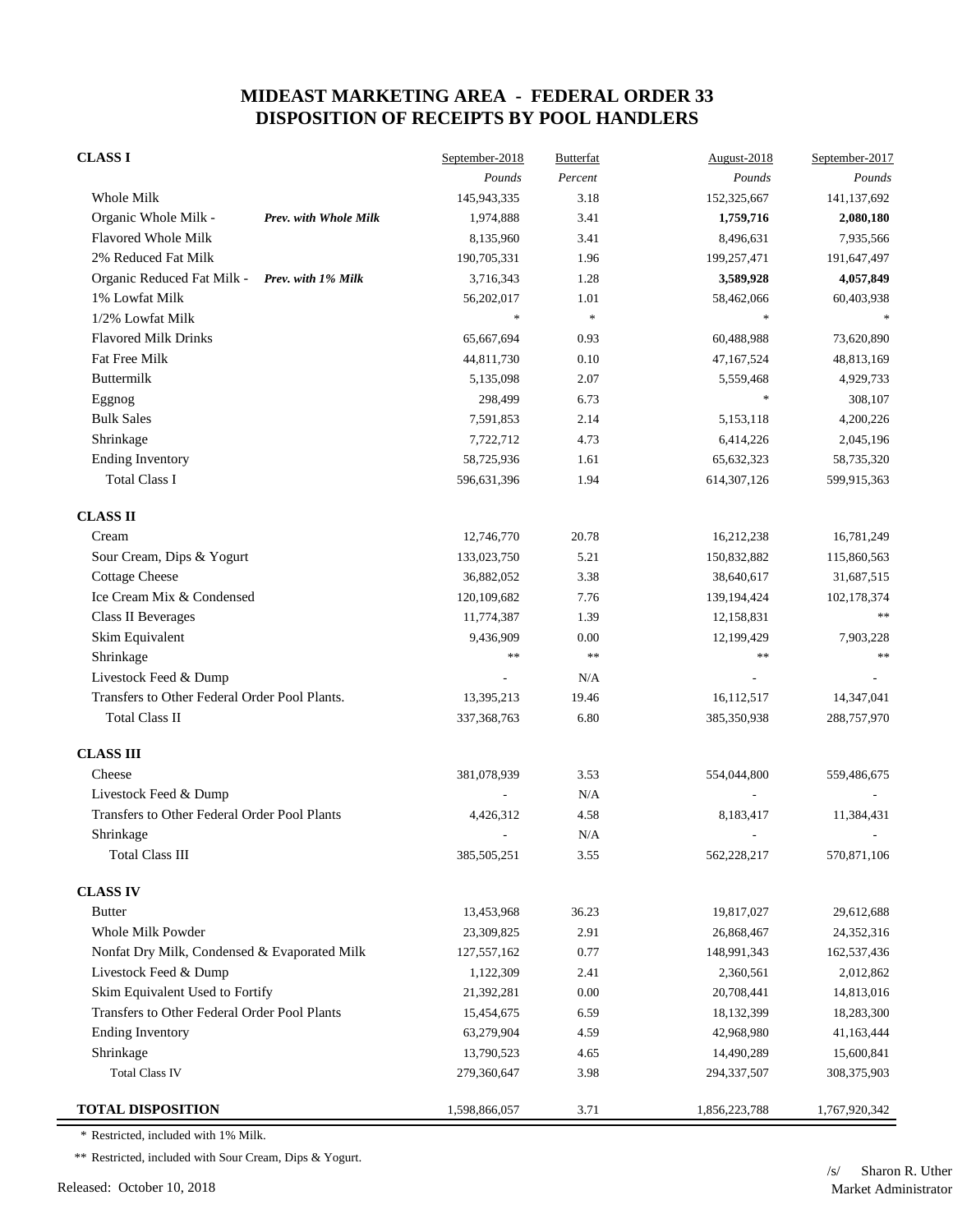| <b>CLASS I</b>                                   | October-2018             | <b>Butterfat</b>         | September-2018           | October-2017  |
|--------------------------------------------------|--------------------------|--------------------------|--------------------------|---------------|
|                                                  | Pounds                   | Percent                  | Pounds                   | Pounds        |
| Whole Milk                                       | 158,758,979              | 3.24                     | 145,943,335              | 144,888,155   |
| Organic Whole Milk -<br>Prev. with Whole Milk    | 2,102,429                | 3.44                     | 1,974,888                | 2,692,068     |
| <b>Flavored Whole Milk</b>                       | 8,846,494                | 3.41                     | 8,135,960                | 8,422,102     |
| 2% Reduced Fat Milk                              | 206, 665, 653            | 1.97                     | 190,705,331              | 196,050,218   |
| Organic Reduced Fat Milk -<br>Prev. with 1% Milk | 5,080,198                | 1.41                     | 3,716,343                | 5,083,025     |
| 1% Lowfat Milk                                   | 58,526,922               | 1.00                     | 56,202,017               | 62,195,215    |
| 1/2% Lowfat Milk                                 | $\ast$                   | $\frac{d\mathbf{r}}{dt}$ | $\frac{1}{2}$            |               |
| <b>Flavored Milk Drinks</b>                      | 69,465,269               | 0.91                     | 65,667,694               | 74,568,308    |
| Fat Free Milk                                    | 48,327,574               | 0.10                     | 44,811,730               | 49,223,713    |
| Buttermilk                                       | 7,163,159                | 1.82                     | 5,135,098                | 5,391,989     |
| Eggnog                                           | 1,590,268                | 6.49                     | 298,499                  | 1,423,659     |
| <b>Bulk Sales</b>                                | 9,465,485                | 2.07                     | 7,591,853                | 7,044,875     |
| Shrinkage                                        | 3,812,880                | 9.63                     | 7,722,712                | 2,333,882     |
| <b>Ending Inventory</b>                          | 58,739,547               | 1.67                     | 58,725,936               | 59,022,362    |
| <b>Total Class I</b>                             | 638,544,857              | 1.99                     | 596,631,396              | 618,339,571   |
| <b>CLASS II</b>                                  |                          |                          |                          |               |
| Cream                                            | 14,383,385               | 21.25                    | 12,746,770               | 23,910,629    |
| Sour Cream, Dips & Yogurt                        | 143,032,964              | 5.63                     | 133,023,750              | 158,616,146   |
| <b>Cottage Cheese</b>                            | 35,792,923               | 3.30                     | 36,882,052               | 37,042,607    |
| Ice Cream Mix & Condensed                        | 124,028,744              | 7.96                     | 120,109,682              | 97,054,695    |
| <b>Class II Beverages</b>                        | 11,473,890               | 1.39                     | 11,774,387               | 宗宗            |
| Skim Equivalent                                  | 8,183,848                | 0.00                     | 9,436,909                | 8,804,877     |
| Shrinkage                                        | 17,222                   | 41.19                    | **                       | 46,876        |
| Livestock Feed & Dump                            |                          | N/A                      |                          |               |
| Transfers to Other Federal Order Pool Plants.    | 16,947,248               | 18.41                    | 13,395,213               | 15, 153, 716  |
| <b>Total Class II</b>                            | 353,860,224              | 7.19                     | 337, 368, 763            | 340,629,546   |
| <b>CLASS III</b>                                 |                          |                          |                          |               |
| Cheese                                           | 503,990,458              | 3.79                     | 381,078,939              | 377,416,058   |
| Livestock Feed & Dump                            |                          | N/A                      |                          |               |
| Transfers to Other Federal Order Pool Plants     | 3,655,395                | 2.99                     | 4,426,312                | 11,263,304    |
| Shrinkage                                        | $\overline{\phantom{a}}$ | N/A                      | $\overline{\phantom{a}}$ |               |
| <b>Total Class III</b>                           | 507,645,853              | 3.79                     | 385,505,251              | 388,679,362   |
| <b>CLASS IV</b>                                  |                          |                          |                          |               |
| <b>Butter</b>                                    | 15,522,029               | 35.30                    | 13,453,968               | 26,315,441    |
| Whole Milk Powder                                | 21,423,903               | 2.65                     | 23,309,825               | 24,585,387    |
| Nonfat Dry Milk, Condensed & Evaporated Milk     | 152,318,758              | 0.70                     | 127,557,162              | 166,735,916   |
| Livestock Feed & Dump                            | 1,514,638                | 2.35                     | 1,122,309                | 1,558,226     |
| Skim Equivalent Used to Fortify                  | 19,750,201               | 0.00                     | 21,392,281               | 14,897,249    |
| Transfers to Other Federal Order Pool Plants     | 16,707,946               | 6.50                     | 15,454,675               | 13,770,099    |
| <b>Ending Inventory</b>                          | 53,625,390               | 4.89                     | 63,279,904               | 56,998,305    |
| Shrinkage                                        | 13,626,824               | 4.72                     | 13,790,523               | 14,053,587    |
| <b>Total Class IV</b>                            | 294,489,689              | 3.91                     | 279,360,647              | 318,914,210   |
| <b>TOTAL DISPOSITION</b>                         | 1,794,540,623            | 3.84                     | 1,598,866,057            | 1,666,562,689 |

\* Restricted, included with 1% Milk.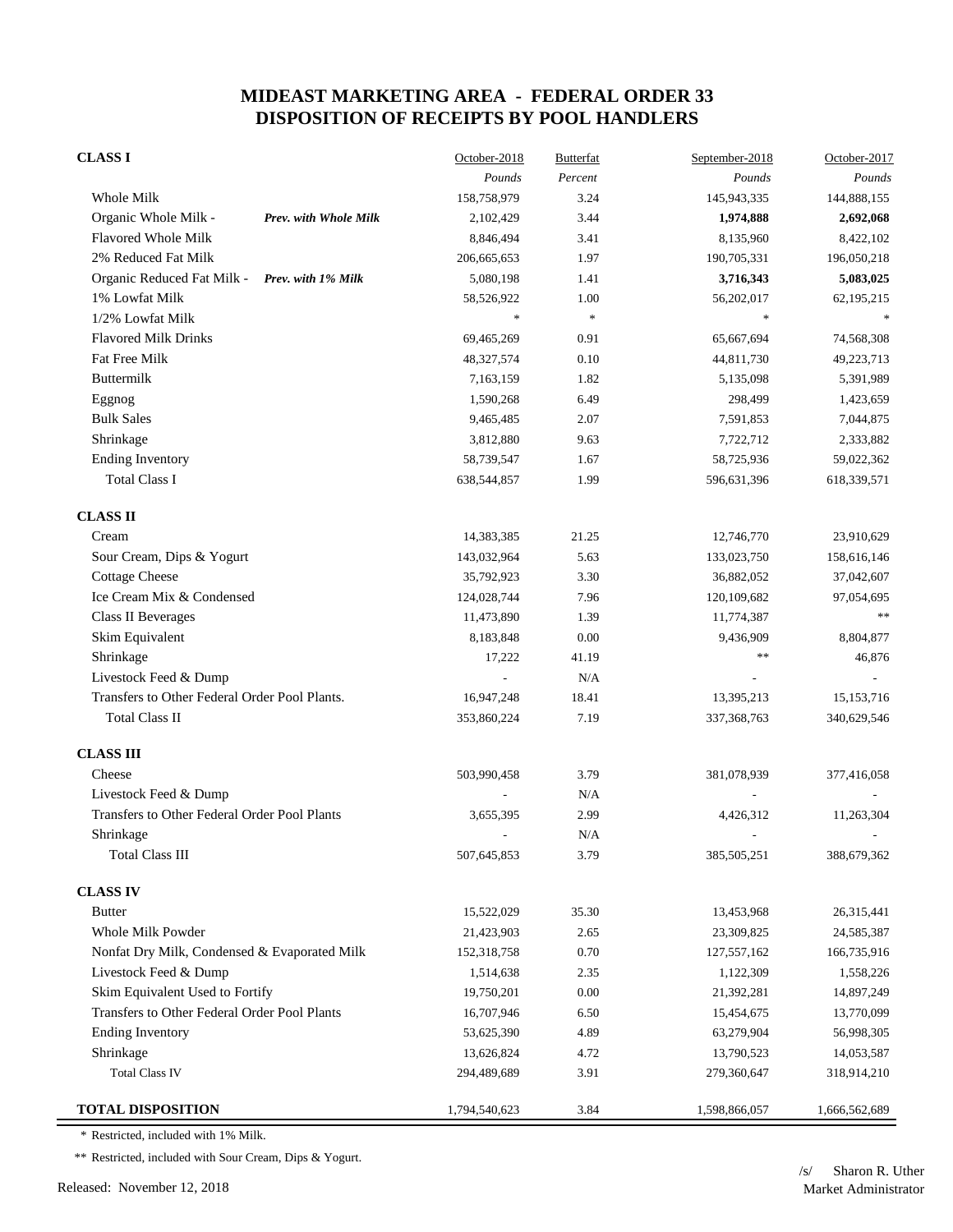| <b>CLASS I</b>                                   | November-2018 | <b>Butterfat</b> | October-2018  | November-2017 |
|--------------------------------------------------|---------------|------------------|---------------|---------------|
|                                                  | Pounds        | Percent          | Pounds        | Pounds        |
| Whole Milk                                       | 159, 374, 745 | 3.28             | 158,758,979   | 148,938,743   |
| Organic Whole Milk -<br>Prev. with Whole Milk    | 2,326,701     | 3.39             | 2,102,429     | 1,899,264     |
| <b>Flavored Whole Milk</b>                       | 8,359,186     | 3.46             | 8,846,494     | 7,928,965     |
| 2% Reduced Fat Milk                              | 207,725,863   | 1.97             | 206, 665, 653 | 202,248,947   |
| Organic Reduced Fat Milk -<br>Prev. with 1% Milk | 5,171,995     | 1.30             | 5,080,198     | 3,230,776     |
| 1% Lowfat Milk                                   | 56,902,442    | 1.00             | 58,526,922    | 60,734,408    |
| 1/2% Lowfat Milk                                 | $\ast$        | $\pm$            | $\frac{1}{2}$ |               |
| <b>Flavored Milk Drinks</b>                      | 61,681,560    | 0.93             | 69,465,269    | 65,761,402    |
| Fat Free Milk                                    | 47,210,243    | 0.10             | 48,327,574    | 50,040,920    |
| Buttermilk                                       | 8,292,855     | 1.83             | 7,163,159     | 5,884,285     |
| Eggnog                                           | 5,891,674     | 6.27             | 1,590,268     | 5,683,109     |
| <b>Bulk Sales</b>                                | 4,505,579     | 2.20             | 9,465,485     | 3,827,735     |
| Shrinkage                                        | 4,021,218     | 8.48             | 3,812,880     | 1,941,842     |
| <b>Ending Inventory</b>                          | 69,213,220    | 1.72             | 58,739,547    | 64,010,076    |
| <b>Total Class I</b>                             | 640, 677, 281 | 2.04             | 638,544,857   | 622,130,472   |
| <b>CLASS II</b>                                  |               |                  |               |               |
| Cream                                            | 14,364,171    | 22.15            | 14,383,385    | 18,281,177    |
| Sour Cream, Dips & Yogurt                        | 86,740,781    | 8.48             | 143,032,964   | 132,742,478   |
| <b>Cottage Cheese</b>                            | 32,106,540    | 3.82             | 35,792,923    | 32,473,619    |
| Ice Cream Mix & Condensed                        | 88,513,398    | 8.31             | 124,028,744   | 72,902,874    |
| <b>Class II Beverages</b>                        | 14,994,797    | 1.33             | 11,473,890    | **            |
| Skim Equivalent                                  | 6,925,380     | 0.00             | 8,183,848     | 6,952,062     |
| Shrinkage                                        | 511,378       | 6.98             | 17,222        | **            |
| Livestock Feed & Dump                            |               | N/A              |               |               |
| Transfers to Other Federal Order Pool Plants.    | 15,832,271    | 21.46            | 16,947,248    | 15,859,063    |
| <b>Total Class II</b>                            | 259,988,716   | 8.75             | 353,860,224   | 279, 211, 273 |
| <b>CLASS III</b>                                 |               |                  |               |               |
| Cheese                                           | 510,135,428   | 3.64             | 503,990,458   | 382,722,011   |
| Livestock Feed & Dump                            | 1,863,816     | 3.11             |               |               |
| Transfers to Other Federal Order Pool Plants     | 5,876,718     | 1.43             | 3,655,395     | 6,650,703     |
| Shrinkage                                        | 13,654,838    | 5.12             |               |               |
| <b>Total Class III</b>                           | 531,530,800   | 3.65             | 507,645,853   | 389, 372, 714 |
| <b>CLASS IV</b>                                  |               |                  |               |               |
| <b>Butter</b>                                    | 17,716,615    | 37.53            | 15,522,029    | 33,501,284    |
| Whole Milk Powder                                | 19,449,869    | 2.98             | 21,423,903    | 22,772,631    |
| Nonfat Dry Milk, Condensed & Evaporated Milk     | 155,933,550   | 0.79             | 152,318,758   | 179,786,665   |
| Livestock Feed & Dump                            |               | N/A              | 1,514,638     | 1,043,803     |
| Skim Equivalent Used to Fortify                  | 19,106,583    | 0.00             | 19,750,201    | 16,299,016    |
| Transfers to Other Federal Order Pool Plants     | 12,595,289    | 6.21             | 16,707,946    | 16,327,349    |
| <b>Ending Inventory</b>                          | 43,020,741    | 6.11             | 53,625,390    | 55,129,605    |
| Shrinkage                                        |               | N/A              | 13,626,824    | 16,608,631    |
| <b>Total Class IV</b>                            | 267,822,647   | 4.44             | 294,489,689   | 341,468,984   |
| <b>TOTAL DISPOSITION</b>                         | 1,700,019,444 | 3.95             | 1,794,540,623 | 1,632,183,443 |

\* Restricted, included with 1% Milk.